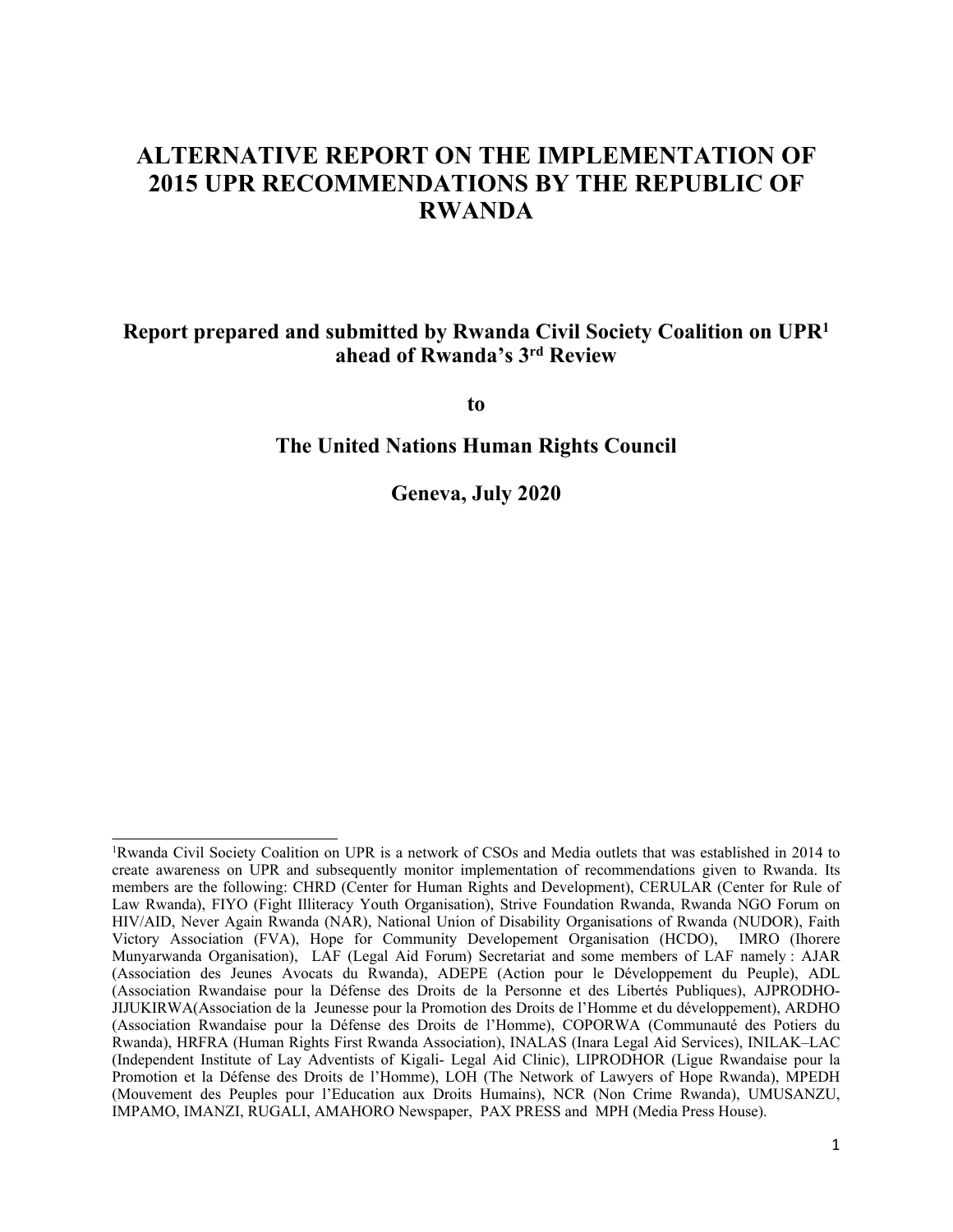#### **1. Introduction**

This repor<sup>t</sup> is submitted by Rwanda Civil Society Coalition on UPR ahead of Rwanda'<sup>s</sup> 3rd Review under the Universal Periodic Review scheduled to take place in 2021. The repor<sup>t</sup> focuses on the progress made in line with the implementation of the 50 recommendations accepted and supported by Rwanda and incorporated into the UPR implementation Roadmap as well as 103 recommendations which enjoyed the suppor<sup>t</sup> of Rwanda but were considered as already implemented or their implementation was in process.

In terms of Methodology, the repor<sup>t</sup> is <sup>a</sup> product of <sup>a</sup> rigorous and comprehensive information and data gathered by Coalition members organized under its four thematic areas namely; access to Justice, freedoms, social and economic rights as well as gender and rights of vulnerable persons. Information and data were collected from responsible Government institutions indicated in the roadmap for UPR implementation as well as from <sup>a</sup> wide array of CSOs working on specific human rights covered under the report.

The Coalition is thankful to all Government institutions for the collaboration in providing the requested information at <sup>a</sup> tune of 100%. Besides, extensive literature review of different reports/ publications from Government institutions, CSOs, development partners and independent experts was conducted. The repor<sup>t</sup> was elaborated by <sup>a</sup> technical committee of the coalition, reviewed by the Coalition'<sup>s</sup> Steering Committee and endorsed by the Coalition'<sup>s</sup> General Assembly.

This repor<sup>t</sup> summaries key findings from the main assessment report, which is annexed to this repor<sup>t</sup> for further details. The repor<sup>t</sup> scans the broad legal, policy and institutional framework underpinning human in general and 18 human rights-based issues namely; Freedom of opinion, expression and access to information, Freedom of association and assembly; Access to justice, fair trial and due process, Humane treatment in detention facilities, prisons and in transit and rehabilitation centres; Prevention and punishment of Torture, Non- Discrimination and gender equality; Women emancipation, empowermen<sup>t</sup> and participation; Prevention and response to SGBV; Human trafficking; Birth registration for all children; Right to education; Right to health, Right to employment and decent working conditions; Right to adequate standard of living and social protection; Right to water and sanitation; Right to food and Rights of asylum seekers, refugees and migrants workers.

#### **2. Assessment of General issues underpinning Human Rights in Rwanda**

### **2. 1. Legal Framework**

Since the last review in 2015, Rwanda made commendable substantive legal reforms to guarantee the respec<sup>t</sup> and protection of human rights such as;

- The law governing persons and family has been amended twice, in 2016 and 2020 respectively and the law on succession, matrimonial regimes and liberalities was also revised in 2016. In both cases, the aim was to address gender inequality;
- The law determining offences and penalties (Penal code) has been amended twice, in 2016 and 2018 respectively and <sup>a</sup> number of provisions that undermine freedom of expression were repealed.
- Law regulating political organizations, one major change ushered in by this reform is that it is no longer compulsory for any political organization to be <sup>a</sup> member of the National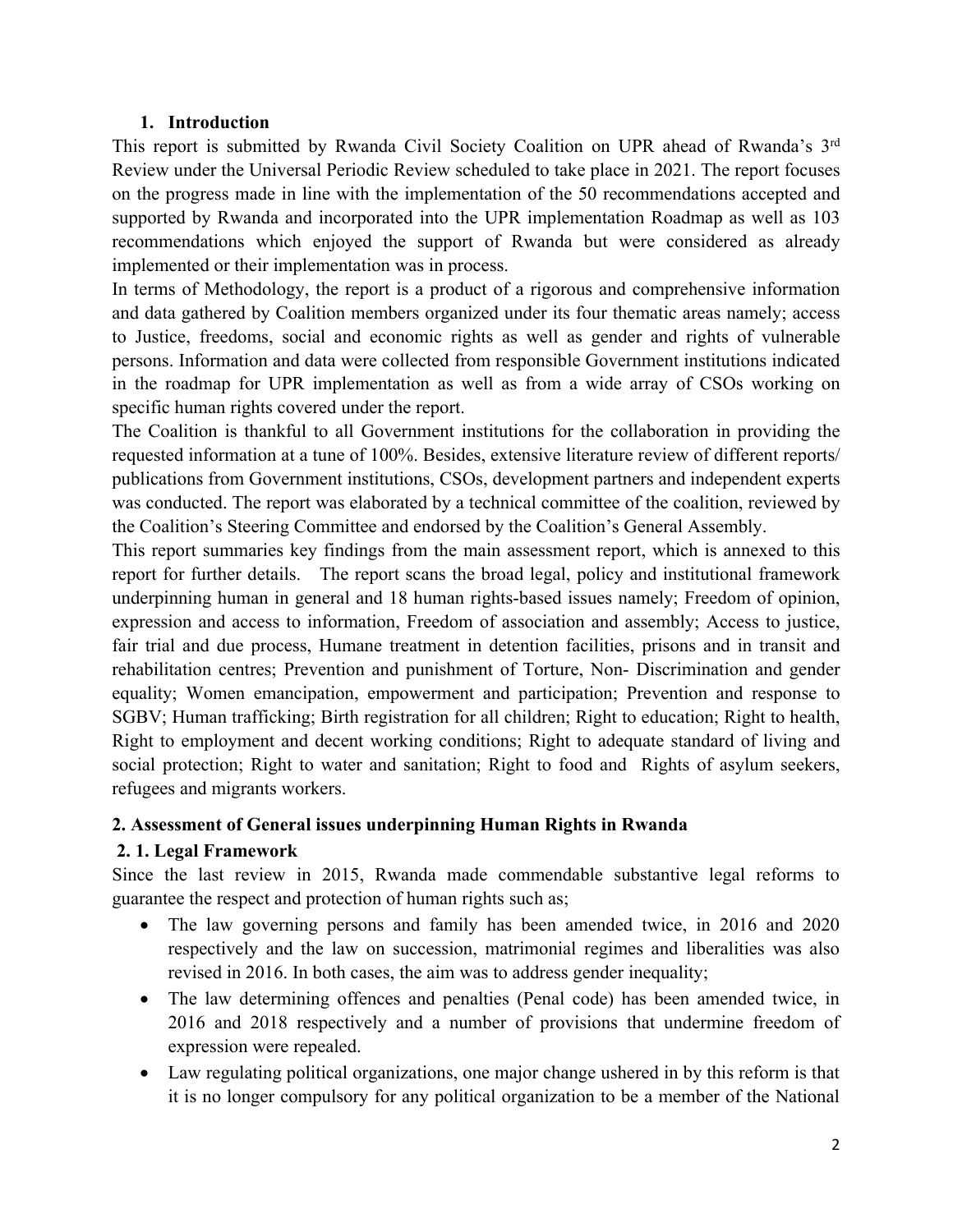Forum of Political Organizations (NFPO);

 Law determining the mission, organization and functioning of the National Commission for Human Rights incorporating the National Preventive Mechanism (NPM);

# **However, the coalition notes with concern the following:**

- $\bullet$  There is lack of <sup>a</sup> clear roadmap to accede the following international human rights conventions: International Convention for the Protection of All Persons from Enforced Disappearance, International Labour Organization Domestic Workers Convention, 2011  $(N<sup>o</sup>$ . 189) and Optional Protocol to the Convention on the Rights of the Child on communications procedures;
- There is also concern about Rwanda's withdraw from the voluntary mechanism of submitting individual complaints to the African court on human and peoples' rights.

### **Recommendations:**

- Expedite the process of ratification or accession to the following International Conventions: International Convention for the Protection of All Persons from Enforced Disappearance, the International Labour Organization Domestic Workers Convention,  $2011$  (N° 189) and the Optional Protocol to the Convention on the Rights of the Child on communications procedures;
- Re-submit to the voluntary mechanism of allowing filing individual complaints mechanisms before the African Court on Human and Peoples' Rights;
- *For more legal reforms, refer to Annex I.*

# **2.2. Policy Framework**

- The Coalition commends GoR's efforts to expedite the development and implementation of well-tailored poverty reduction strategies. Sound and comprehensive policies, strategies and action plans aimed at improving the welfare of Rwandans are in place and have yielded tangible results thus far;
- Increased life expectancy from 64.5 years in 2015 to 67.8 years in 2020; people below poverty line reduced from 44.9% in 2011 to 38.1 % in 2018; maternal mortality rate decreased from 476/100,000 in 2015 to 248 deaths per 100,000 live births in 2017. From 2010 to date, infant mortality rate dropped from 50/1000 LB to 32/1000 LB and child mortality rate decreased from 76/1000 LB to 50/1000 LB.

### **However, the coalition notes with concern the following:**

- The Coalition notes that other challenges associated with the policy framework include; inadequate monitoring and evaluation mechanisms to ensure that policies in place maximize their intended impact, for example, the National Legal Aid Policy (2014);
- Most of the policies are enacted but are always affected by budget constraints to enable their full implementation. One case in <sup>a</sup> point is the delayed establishment of the legal aid fund explicitly provided for under the legal aid policy.

### **Recommendations:**

 $\bullet$  Further intensify efforts to expedite development through the designed poverty reduction strategies;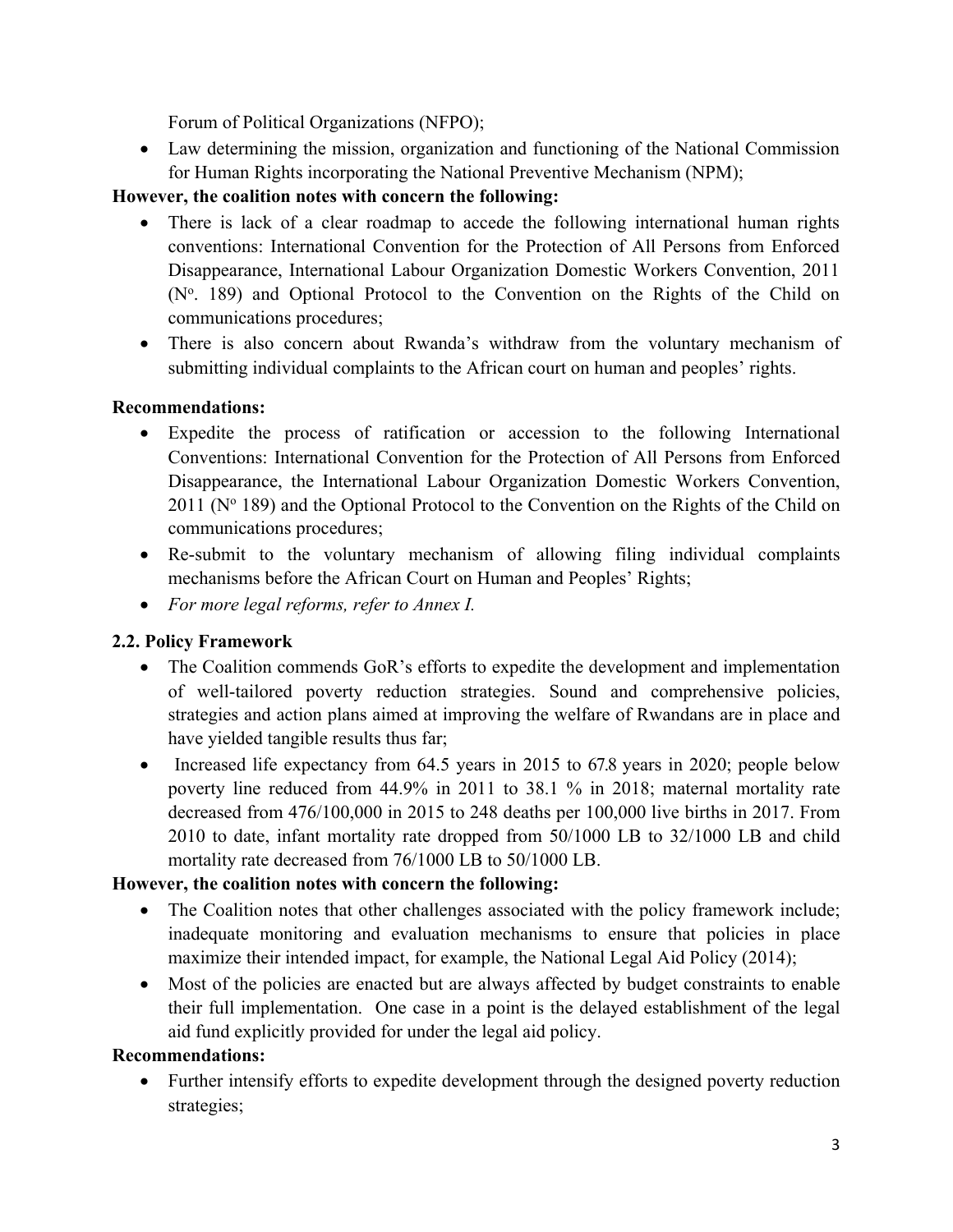- Strengthen monitoring systems for different governmen<sup>t</sup> policies, strategies and action plans for adequate implementation and expected results;
- Allocate <sup>a</sup> sufficient budget to suppor<sup>t</sup> financial, human and technical resources to fully implement adopted policies and their implementation plans in order to maximize desired impact;
- *For more policy reforms, refer to Annex I.*

### **2.3. Institutional Framework**

- The coalition notes with satisfaction the existence of a number of institutions bodies in charge of promotion and protection of human rights such as the National Commission for Human Rights, the Office of the Ombudsman, Gender Monitoring Office, and the Rwanda Governance Board among others. It also provides for specialized commissions in charge of promoting special interest groups namely: the National Youth Council, the National Commission for Children, the National Women'<sup>s</sup> Council and the Council of persons with disabilities;
- The National Preventive Mechanism was included under Article 7 *bis* of the revised Law N° 61/2018 of 24/08/2018 modifying Law N° 19/2013 of 25/3/2013 determining missions, organisation and functioning of the NCHR setting the Commission as <sup>a</sup> National Preventive Mechanism (NPM) with powers as regards to the prevention and punishment of torture and other cruel, inhumane or degrading treatment or punishment;
- Adoption of Law N°54/2018 of 13/08/2018 on the punishment of corruption (modifying the 2003 law on corruption) introducing <sup>a</sup> progressive definition of the crime of corruption in line with the United Nations Convention against Corruption. In addition, Law  $N^{\circ}$  44bis/2017 of 06/09/2017 relating to the protection of whistle blowers was adopted;
- The political will demonstrated by GoR in enacting <sup>a</sup> legal instrument establishing the National Treaty Body Reporting Mechanism. Under the new MINIJUST Strategic Plan (2019-2024), <sup>a</sup> commitment has been made that <sup>a</sup> permanen<sup>t</sup> National Treaty Body Reporting mechanism will be establish through <sup>a</sup> Ministerial Order.

#### **However, the Coalitions notes with concern the following:**

- Since it was designated as the NPM in 2018, the NCHR has never published its annual report(s) on torture as required under NPM guidelines;
- Under its mandate to litigate on behalf of citizens in case of human rights abuses, the NCHR has no clear statistics of cases litigated thus far and such mandate excludes litigation in criminal matters. According to Article 9 of 2013 law regulating the mission, organization and functioning of the NCHR, the Commission only litigates on behalf of citizens in cases involving human rights violations related to civil, commercial, labor and administrative. Moreover, data is not clearly disaggregated in the Commission'<sup>s</sup> annual reports;
- The Commission is very centralized and has no physical presence at grass roots level and this can impede its ability to be seized by victims of human rights violations.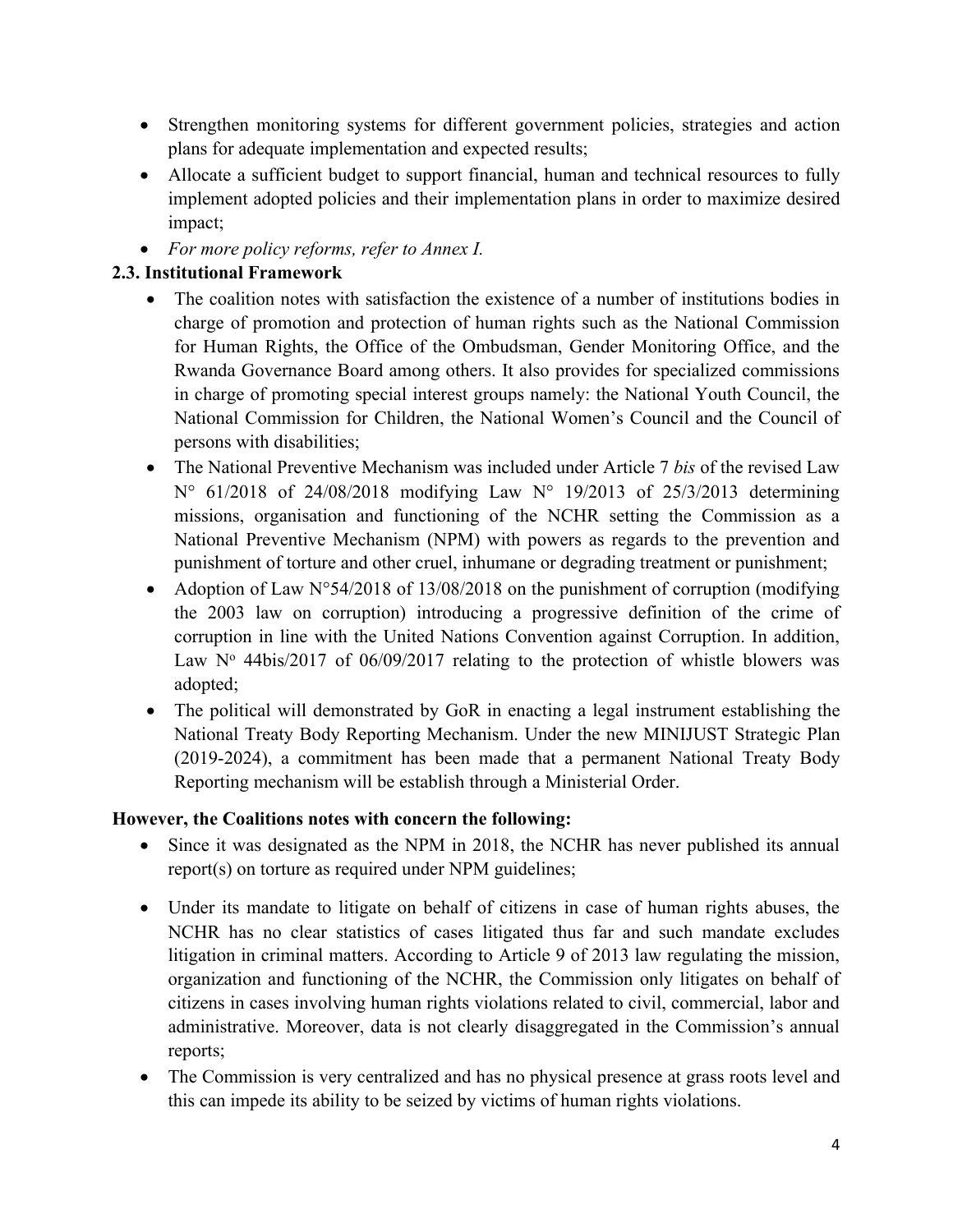#### **Recommendations:**

- The NCHR should publish annually cases of torture it investigated and those litigated on behalf of citizens as well as the outcome of the Commission'<sup>s</sup> interventions;
- The Government should proportionately increase the budget allocated to capacity building for NCHR'<sup>s</sup> Staff;
- Modify the NCHR law to include criminal cases among cases the Commission can file legal actions on behalf of citizens beyond civil, commercial, labor and administrative matters. In addition, empower NCHR with enforcement powers to ensure that its decisions are binding;
- If possible, the commission have permanen<sup>t</sup> staff at district level who can help increase its outreach especially in hard to reach areas in order to reach out to potential victims of human rights abuses;
- *For more institutional reforms, refer to Annex I.*

### **2.4. Cooperation with International Mechanisms of Human Rights and Funding Partnerships**

- Rwanda complies with treaty body reporting obligations in accordance with respective reporting cycles;
- Rwanda'<sup>s</sup> standing invitation to all special procedure mandate holders is still valid;
- Rwanda received <sup>a</sup> delegation from the Sub-Committee on Torture (SPT) in October 2017.

However, the Coalition is concerned with the following:

- Insufficient cooperation with the mission of SPT which culminated into an abrupt suspension of their mission before its completion citing "obstruction" reasons;
- There is also a concern about Rwanda's withdrawal from the voluntary mechanism of submitting individual and NGOs' human rights complaints directly to the African Court on Human and People'<sup>s</sup> Rights under article 34(6).

### **Recommendation:**

- Re-commit to the mechanism of the African Court on human and people's rights regarding individual complaints;
- Initiate dialogue between GoR and SPT to renew and complete the mission of the latter in Rwanda;
- *For more on the corporation with international mechanisms of human rights refer to Annex 1.*

### **2.5. Protection of Human Rights Defenders**

- Human rights defenders are recognized as governmen<sup>t</sup> stakeholders in the current National Human Rights Action Plan 2018-2024;
- Other progressive reforms adopted include adoption of the Law Nº 44bis/2017 of 06/09/2017 protecting whistle-blowers that has been enacted in 2017, the amendment of the law on jurisdiction of courts in 2018 to allow increased use of public interest litigation and *amicus curiae* by human rights defenders as <sup>a</sup> tool for judicial advocacy, decriminalization of defamation in the 2018 and 2020 reforms of law determining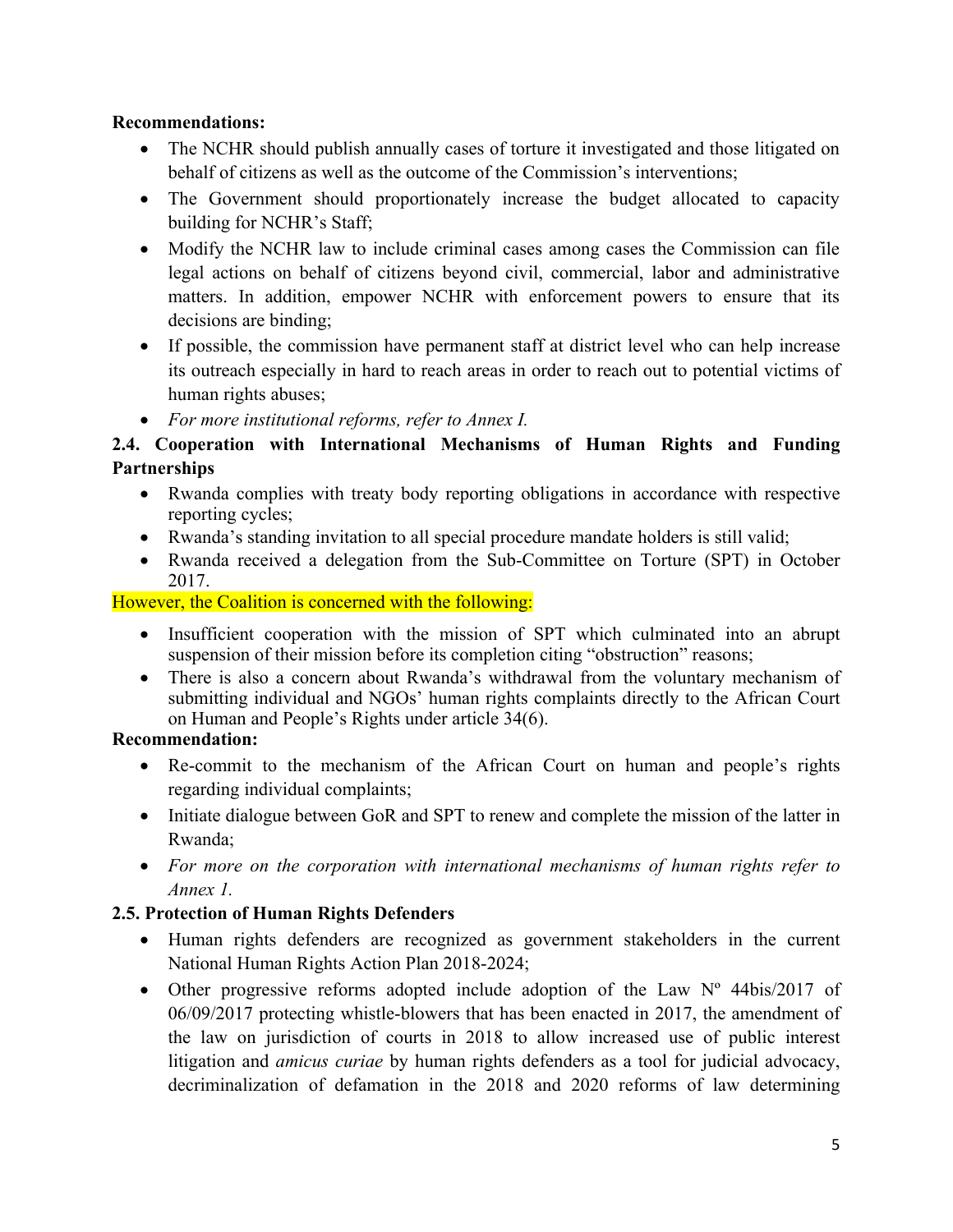offences and penalties.

### **However, the Coalition is concerned with the following:**

• There is no comprehensive policy or a law to protect human rights defenders in their diversity, during their daily work of investigating and denouncing human rights abuses.

### **Recommendation:**

- Consider the protection of human rights defenders by establishing <sup>a</sup> stand-alone policy and law on the protection of human rights defenders;
- *For more on the protection of human rights defenders refer to Annex 1.*
- **2.6. Prevention and Punishment of Genocide and Strengthening National Unity and Reconciliation**
	- Measures to preven<sup>t</sup> denial and revisionism of Genocide against the Tutsi through trial and punishment of perpetrators have continued. During the year 2018-2019, about 802 cases were lodged and 614 cases were decided;
	- Various civic education campaigns were undertaken by both state and non-state actors to preven<sup>t</sup> genocide ideology. In addition, sensitization campaigns of promotion of national unity and reconciliation specifically targeting youth, teachers, prisoners, parents and the general population at large have been undertaken. For example, the National Commission for the Fight Against Genocide (CNLG) conducted anti-genocide awareness campaign and sessions on genocide prevention through Ndi Umunyarwanda, Itorero Program in different fora.

### **However, the Coalition is concerned with the following:**

- There is still a gap in reaching out to parents who are cited as often propagating divisionism, genocide ideology among children and the youth in home settings;
- There is another challenge of curbing against propagation of genocide ideology through mainstream and social media especially propagated by genocide deniers in foreign countries;
- There is <sup>a</sup> real need to take important measures of maintaining social cohesion, community reintegration, unity and reconciliation given that there will be release of <sup>a</sup> big number of former genocide perpetrators who have served their prison sentences, some of them for more than 20 years.

### **Recommendations:**

• Intensify programs on civic education specifically focusing on promoting the common identity of Rwandans *(Ndi Umunyarwanda),* genocide prevention and specifically target different special groups separately including children, youth, teachers, parents, local leaders, opinion leaders, religious and business community etc;

*For more on the prevention and punishment of Genocide refer to Annex 1.*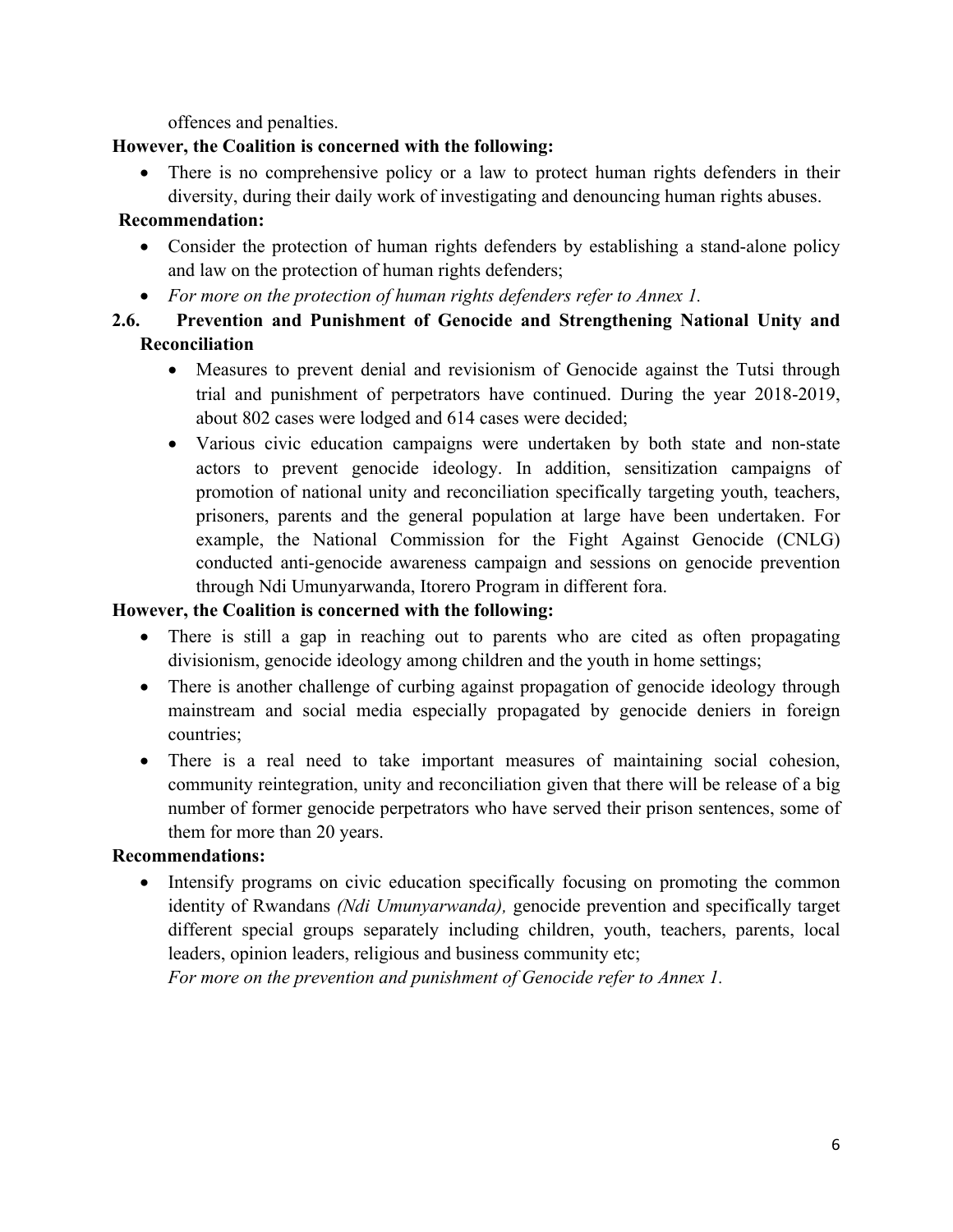### **3. Assessment of specific human rights**

### **3.1. Freedoms**

This section refers to the freedom of opinion, expression, and access to information, as well as freedom of association and assembly.

- Rwanda implemented extensive media reforms in the pas<sup>t</sup> years aimed at guaranteeing freedom of opinion, expression and access to information.
- Protection of source of information for journalists has improved. No case of confiscation of equipment of journalists was reported during the fiscal year 2018-2019 compared to 7 cases recorded in 2017-2018;
- A new law regulating Faith-Based Organisations (FBOs) was adopted. Key improvements in the law are: For example, to be elected as <sup>a</sup> legal representative of <sup>a</sup> FBO, Article 20 provides for mandatory possession of <sup>a</sup> bachelor'<sup>s</sup> degree in religious studies or any bachelor'<sup>s</sup> degree with <sup>a</sup> valid certificate in religious studies related matters issued by <sup>a</sup> recognised institution.

### **However, the Coalition is concerned with the following:**

- The right to information declined from 85.2% in 2016 to 73.2% in 2018. Specifically, the journalists' ranking of their right to information registered as low as 63.1%. (Rwanda Media Barometer/RMB 2018);
- Outdated and inadequate media policy adopted in 2011, which does not respond to current challenges of the media sector such as funding, regulation of online media etc;
- Unfair legal provisions in the law regulating national non-governmental organisations. For example, article 38 of the Law N°04/2012 of 17/02/2012 which requires NGOs to inform administrative authorities and security organs if debates are anticipated in the general assembly meetings etc.

#### **Recommendation**

- Enact an updated media policy after <sup>a</sup> thorough consultation with all relevant media stakeholders;
- Increase access to information for PWDs through increased use of braille and sign language in dissemination of public information and documents;
- Ratification of the Marrakech Treaty on PWD;
- Expedite the modification of the existing law regulating National NGOs specifically repealing articles 17 and 38 and offer autonomy to national NGOs in governing their internal matters to the extent possible;
- *For more on Freedoms refer to Annex1.*

### **3.3. Access to Justice, Fair Trial and Due Process**

 Existing and new legislations guaranteeing access to justice for vulnerable persons were continued to be implemented. Specifically, mandatory legal aid for minors in conflict with the law continued to be guaranteed by law. In addition legal representation for all persons appearing before the Supreme Court and the newly created Court of Appeal is mandatory by law. Court fees are waived off for poor persons in possession of <sup>a</sup>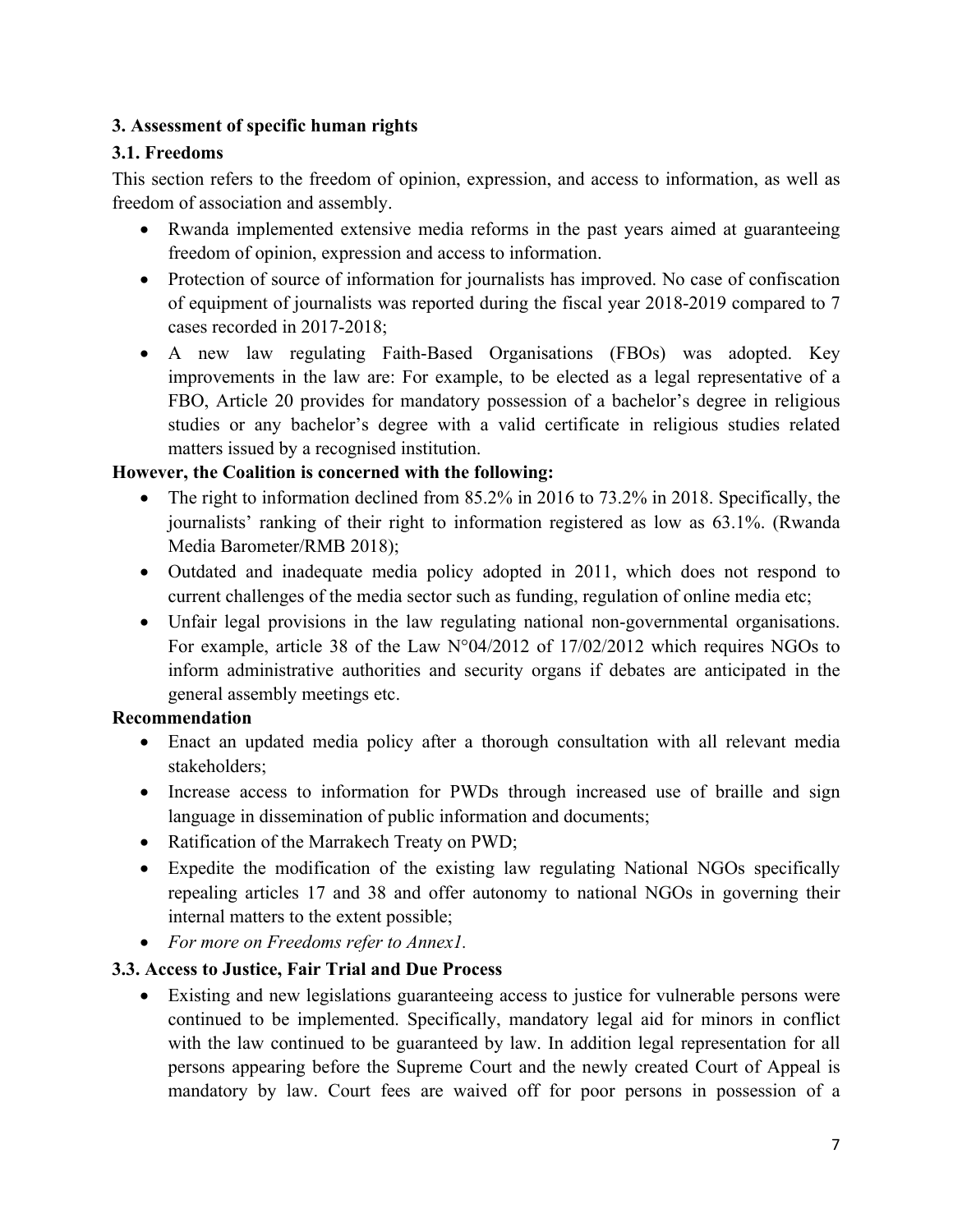certificate of indigence issued by local authorities in line with article 3 of the Ministerial Order N°133/MOJ/AG/18 of 04/06/2018 on court fees in civil, commercial, social and administrative matters;

 A number of legal reforms were implemented. They include the 2018 law on organisation of Courts which introduced several reforms including the introduction of <sup>a</sup> new chamber for economic crimes, <sup>a</sup> new combined chamber for administration and labour disputes, and <sup>a</sup> new chamber for juveniles and family matters. Another important reform include the establishment of an Appeals Court aimed at lessening the number of case backlog upon the Supreme Court.

### **However, the coalition is concerned with the following:**

- There still exist absence of <sup>a</sup> legal aid law to regulate the coordination, funding and delivery of legal aid services. Consequently, legal aid services remain inadequately coordinated and funded;
- Despite commendable efforts to provide legal representation to vulnerable persons, there is currently <sup>a</sup> gap between high demand and low supply of legal representation services for the poor;
- Despite media reports about cases of alleged enforced disappearances, the Department in charge of enforced disappearance at RIB reported that no case of enforced disappearance was ever reported to it and as such there was no data available on the number of cases of enforced disappearance. However, some human right organizations and media repor<sup>t</sup> cases of enforced disappearance. The Coalition notes with concern that NHRC had documented over 600 cases as "missing persons" and not referred to as cases of enforced disappearance. In addition, there are insufficient backlogs awareness about what constitutes enforced disappearance and ambiguity between missing persons and enforced disappearance.

### **Recommendation:**

- Expedite the enactment of the legal aid law and its supporting Orders to streamline legal aid funding, coordination and eligibility;
- Strengthen measures to investigate cases of enforced disappearance. Specifically, consider, expediting the ratification of the international convention on enforced disappearance as committed to during the second and first UPR reviews;
- *For more on access to justice, fair trial and due process refer to Annex 1.*

# **3.4. Humane Treatment in Detention Facilities, Prisons, in Transit and Rehabilitation Centres**

- New Law  $N^{\circ}$  20 of 15 May 2017 regulating RCS was adopted;
- According to civil society and NCHR monitoring reports of the situation of police detention facilities and prisons, there is <sup>a</sup> significant improvement in conditions of detention.

# **However, the coalition is concerned with the following;**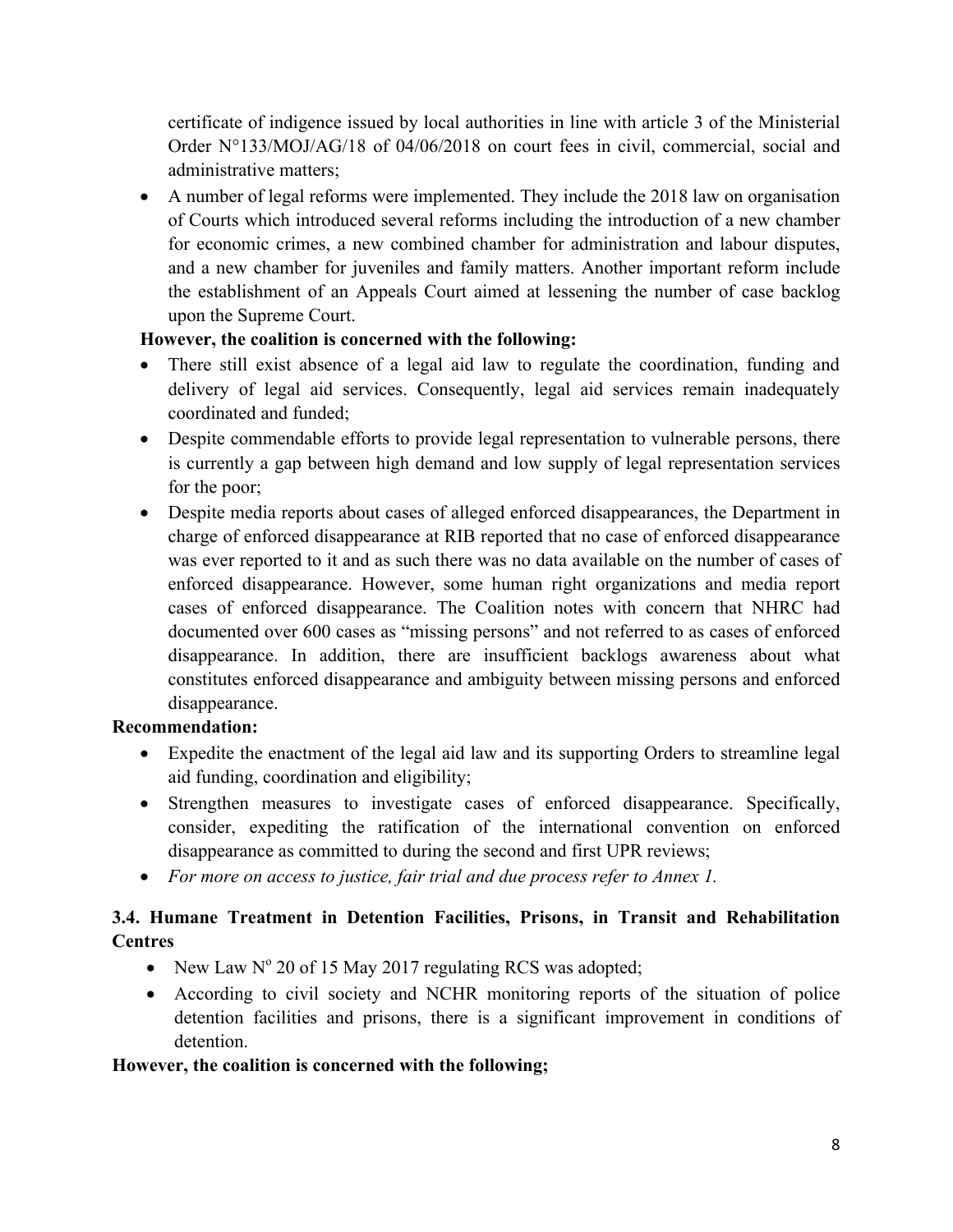- In all Prisons, convicts and non-convicts are not detained separately contrary to international standards;
- Minors are not separately detained from adults in police and RIB detention facilities;
- There is limited data on the living conditions in transit and rehabilitation centres due to restrictions of access by human rights NGOs.

#### **Recommendations**

- Separate convicts from suspects in all prisons;
- Separate minors from adults at police/RIB detention centres;
- Lessen restrictions on access to human rights NGOs to monitor the living conditions of persons in transit and rehabilitation centres;
- *For more on Humane treatment refer to Annex1.*

### **3.5. Prevention and Punishment of Torture, Cruel, Inhumane and Degrading Treatment of Person**

• The Law N°68/2018 of 30/08/2018 determining offences and penalties in general introduced <sup>a</sup> number of positive reforms in relation to the prevention and punishment of torture in compliance with CAT and OP-CAT.

#### **However, the Coalition is concerned the following:**

• There are no cases documented about torture by NCHR under its new mandate as the designated NPM*.*

#### **Recommendations**

- Investigate all alleged cases of torture and publish the outcome of the investigations including remedies offered by the NCHR under its new mandate as the NPM;
- Government should provide timely information to interested parties on cases of torture under investigation;
- *For more on the prevention and punishment of torture refer to Annex 1.*

#### **3.6. Non-Discrimination and Gender Equality**

- The 2003 Constitution as amended in 2015 sets a solid legal and institutional framework for the promotion of gender equality and fighting against all forms of discrimination including gender discrimination;
- The GoR has also enacted the Law  $N^{\circ}$  27/2016 of 08/July/2016 governing matrimonial regimes, donations and succession. Article 75 gives equal right to succession to either of the surviving spouse. Moreover, it is also worth noting that, Rwanda has, since 2013, <sup>a</sup> Law  $N^{\circ}$  43/2013 of 16/06/2013 governing land in Rwanda which provides equal rights to land for both spouses.

#### **However, the Coalition is concerned with the following:**

 Article 8 of the Labour Code prohibits sexual harassment done by <sup>a</sup> supervisor to their subordinates but does not take into account sexual harassment done by any other staff not necessarily <sup>a</sup> supervisor at the workplace;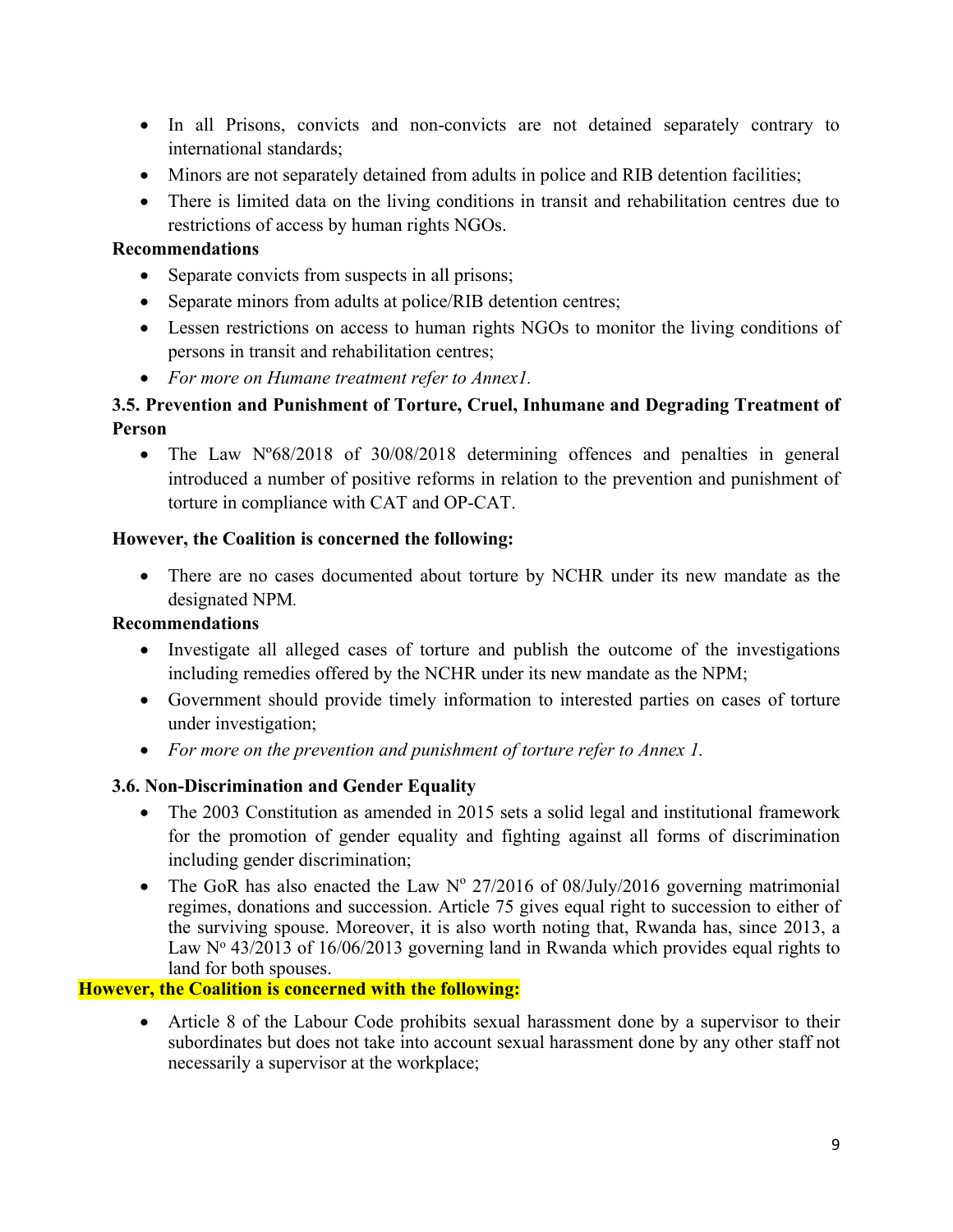There is still <sup>a</sup> challenge of insufficient resources (both financial and technical) to ensure full gender budget mainstreaming at both district and national levels during planning process.

### **Recommendations**

- Continue the process of reviewing and amending all the laws with gender discriminatory provisions. Specifically amend articles 8 and 56, of the 2018 Labour Code to ensure full gender equality;
- Consider ratification of ILO Conventions relevant to the promotion of gender equality;(*refer Annex for the list of ILO Conventions)*
- For more of the Gender equality refer to Annex 1.

### **3.7. Women Emancipation, Empowerment and Participation**

- Efforts to increase the participation of women in leadership at the local governmen<sup>t</sup> level have been undertaken. These include: trainings and mentorship of women in leadership roles;
- Increased women leadership at local level is within the agricultural development programs such as land use consolidation, inputs distribution and soil conservation practices;
- The country has introduced multiple programs meant to bridge the gender digital divide and attain parity in access, usage, and innovation.

### **However, the coalition is concerned with the following:**

- While significant progress has been made with regard to the number of women in the decision making institutions, there still exist <sup>a</sup> challenge linked to women'<sup>s</sup> representation in leadership at the lowest level of administration, especially at sector and cell levels.
- The number of women accessing agricultural credit is still low compared to men;
- Limited access to sexual and reproductive health information and services, especially controlled access to contraception and cultural beliefs making young people extremely vulnerable to unintended pregnancies and impeding their ability to access education and employment.

#### **Recommendation:**

- Intensify capacity building efforts through leadership training and mentorship for women especially young girls;
- Intensify existing programs on accelerating women's access to finance and credit schemes such as mobilization of savings in the community, initiatives designed to make men and women save in order to access different services and opportunities including loans offered by financial institutions;
- *For more on women emancipation refer to Annex1.*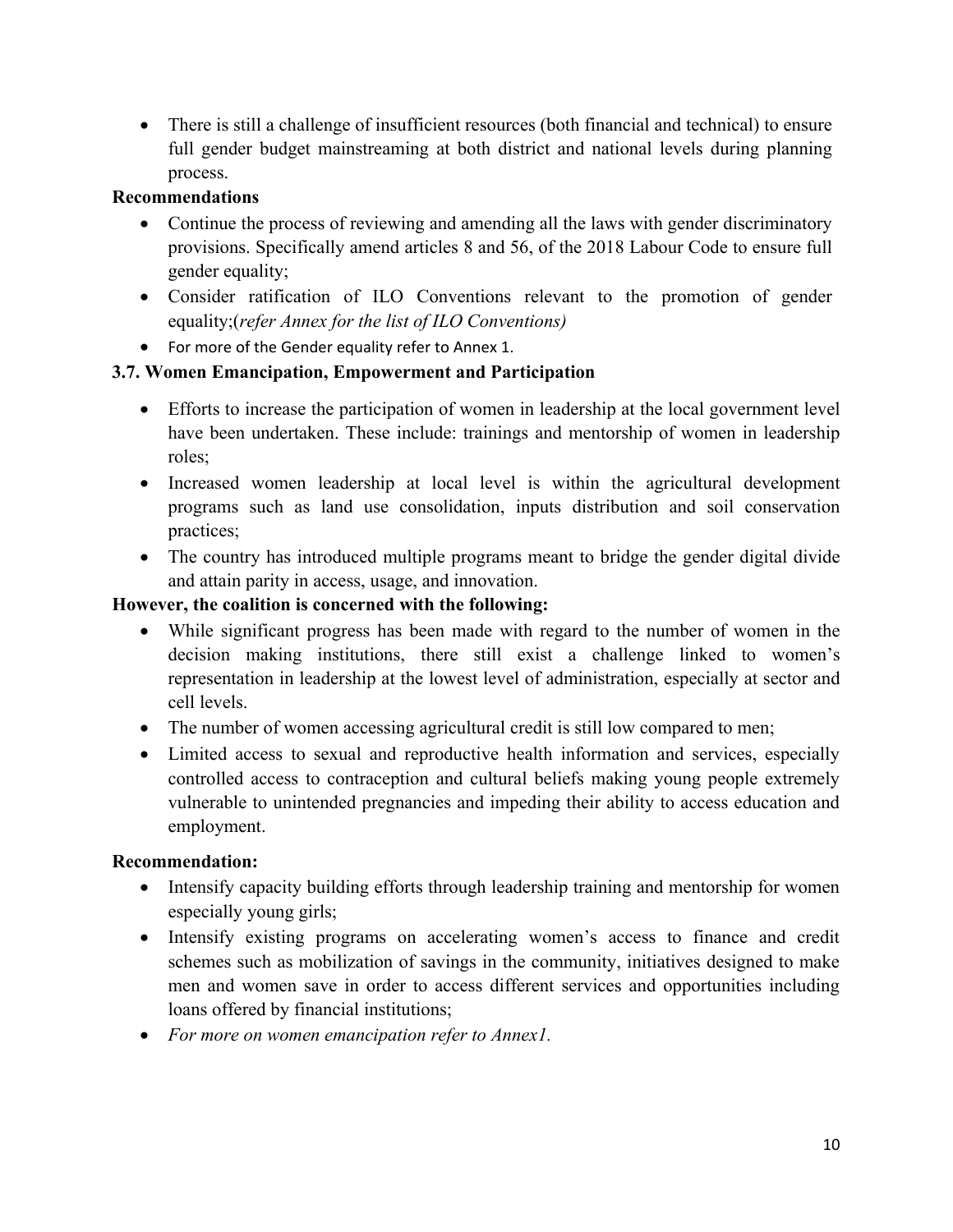#### **3.8. Prevention and Response to SGBV**

- In terms of prevention, much has been done through various campaigns that were conducted at grass-roots level by both state and non-state actors to strengthen community mandatory reporting on all forms of violence. Other initiatives include GBV clinics that are conducted every year country wide to ensure accountability of GBV service providers at the decentralized levels and raise awareness on the available GBV services;
- Interventions in the area of legal aid services have been provided through collaborative efforts between state and non-state actors. For example, between 2014/15 and 2018/19, the number of women who received different legal aid services (legal advice, representation, etc.) increased from 11,533 to 37,146.

### **However, the Coalition is concerned with the following:**

- Interventions aimed at prevention are not holistic enough to cover medical, pyschosocial, legal and economic dimensions. The interventions are much more centered on perpetrators than on victims;
- IOSCs are challenged for inadequate resources (financial, technical and human resource) to conduct comprehensive prevention of SGBV initiatives.

### **Recommendation:**

- Intensify coordinated efforts and strategies to prevent SGBV especially among adolescent girls;
- IOSCs need more technical and financial resources to increase their effectiveness especially in terms of their outreach;
- *For more on the prevention of SGBV refer to Annex 1.*

### **3.9. Human Trafficking**

- The Government of Rwanda has made significant achievements in combatting trafficking in the country; including the enactment of a comprehensive Law  $N^{\circ}$  51/2018 of 13/08/2018 relating to the prevention, suppression and punishment of human trafficking;
- In terms of protection and response to cases of human trafficking, RIB continued to operate <sup>a</sup> 15-officer anti-trafficking unit in its Criminal Investigations Division. In addition, RNP directorate for anti-gender-based violence had three officers in each of the country'<sup>s</sup> 78 police stations who served as points of contact for trafficking victims.

### **However, the Coalition is concerned with the following:**

- The government has not yet adopted an updated National Anti-Trafficking Action Plan to coordinate national anti-trafficking efforts;
- Limited resources to respond to human trafficking.

### **Recommendations:**

 Increase resources and better coordinate services aimed at rehabilitation (physical, socialpsycho support) as well as and legal aid suppor<sup>t</sup> services to victims of human trafficking;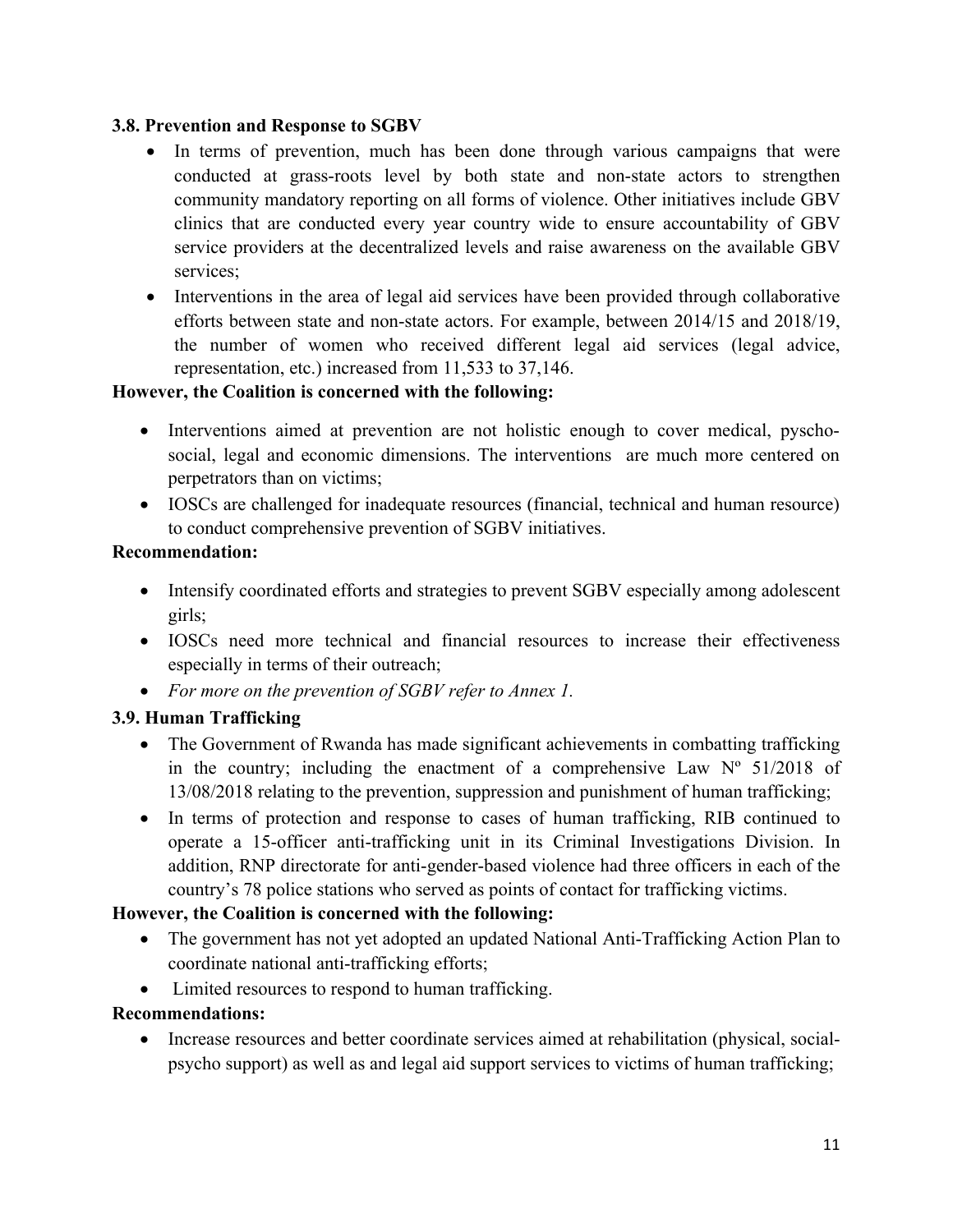- Intensify efforts for poverty eradication as the main cause leading to youth vulnerability and falling prey to traffickers.
- *For more on human trafficking refer to Annex 1.*

### **3.10. Right to Child Registration at Birth for all Children**

- The revised family law in its article 100 extended the duration of registering <sup>a</sup> child from 15 days to 30 days. Registration procedures were simplified to allow the registration of <sup>a</sup> child by <sup>a</sup> single parent;
- The New Law  $N^{\circ}$  001/2020 of 02/02/2020 governing persons and family in Art.1 para. 2 states that an officer of the health facility has the power of civil registrar to record births and deaths that occur in the health facility. With the new law, E-registration at birth at health facilities was introduced and rolled out in all public health facilities with effect from the year 2020.

### **However, the Coalition is concerned with the following:**

- Majority of children registered through mass campaigns did not receive birth certificates;
- Internet connectivity is a challenge at some health centres while it is necessary for use of CRVS.

### **Recommendation**

- To facilitate better use of ICT by ensuring constant internet connectivity in all sectors including in remote areas;
- Support vulnerable people to get birth certificates for their children, free of charge;
- *For more on the right to registration refer to Annex 1.*

### **3.11. Right to Education**

- The Government has adopted several legal and policy reforms aimed at improving the quality and access to education at all levels. They include but not limited to; adoption of school competence based curriculum (2015) replacing the knowledge-based curriculum;
- The Government has implemented <sup>a</sup> number of program interventions aimed at improving access to and quality of education. These include; Adoption of the National Strategy for Transformation (2017–2024).

### **However, the Coalition is concerned with the following:**

- Quality of education at all levels is qualified as low, estimated at 53.6%.
- The challenge of education for children with disabilities: there is need to increase focus on education for children with disabilities and other special needs.
- Although gender parity between boys and girls has been bridged, girls still face special challenges compared to boys, which need special attention. The number of school dropouts is still high for girls compared to boys.

#### **Recommendations**

- Continue with reforms aimed at increasing the quality of education;
- To take all appropriate measures to ensure the right of all children with disabilities to quality and inclusive education; including by removing physical, communication,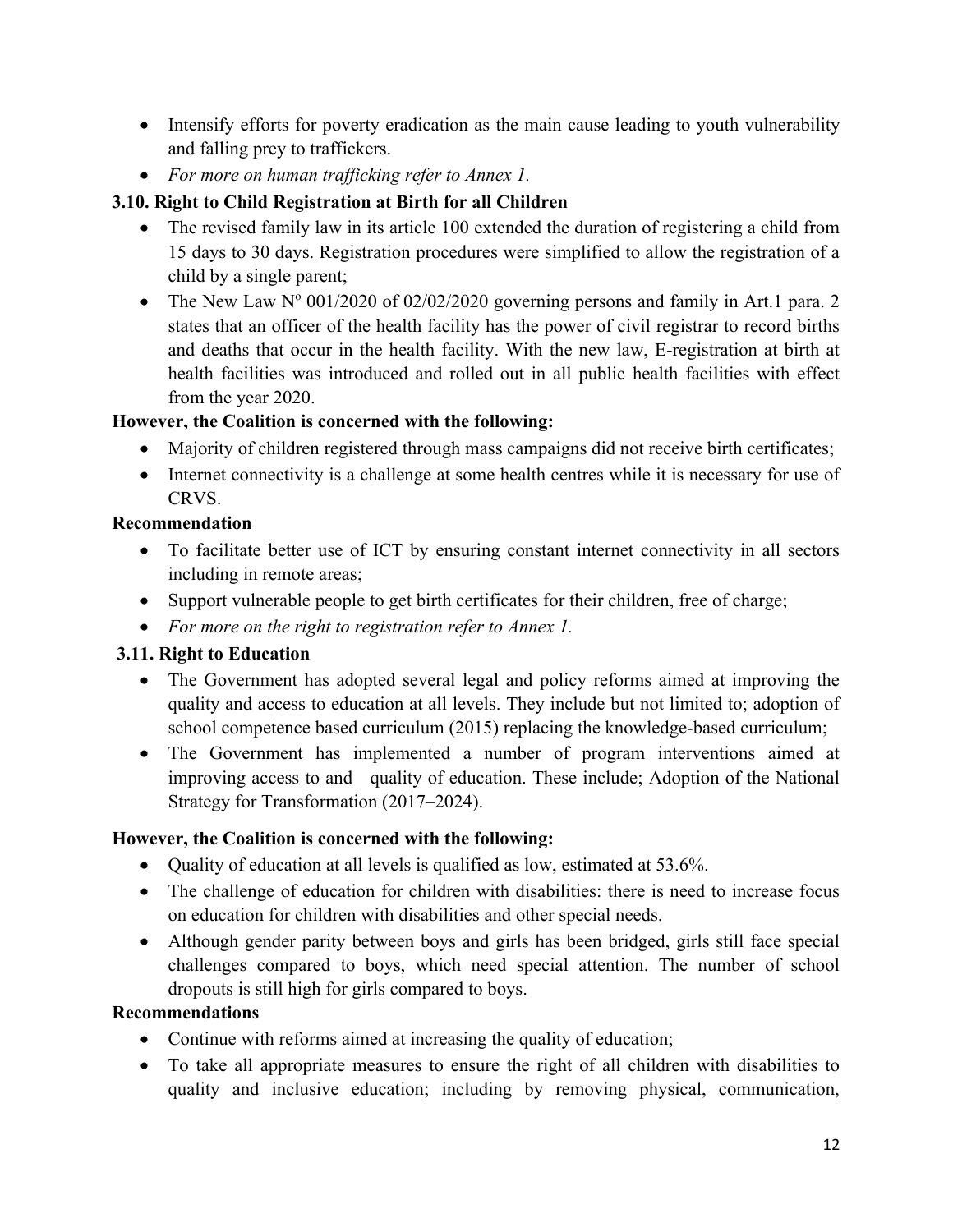information, and other barriers;

*For more on the right to education refer to Annex 1.*

### **3.12. Right to Health**

- Prime Minister's order N° 078/03 of 25/07/2019 related to community-based health insurance scheme subsidies;
- Prime Minister's Order N° 034/01 of 13/01/2020 related to the community-based health insurance scheme subsidies;
- The law on the Protection of the Rights of Persons with Disabilities in general (Law N°1/2007) recognizes the right of a person with disability to health, especially access to medical care, including access to artificial limbs and hearing aids, in case of need (Article 14);
- Construction of district hospital and health center at sector level.

### **However, the Coalition is concerned with the following:**

- The managemen<sup>t</sup> of community based health insurance scheme commonly known as *Mutuelle de santé* including frequent lack of some essential medicine in some public health centres and district pharmacies;
- Inability to access public hospitals directly without transfer from a health Centre for people CBHI;
- Limited number of specialized doctors: The target of NST1 is; 1 doctor per 7000 people by 2024 from the baseline of 2018 where 1 doctor is for 10,055 people.

#### **Recommendations**

- Increase the budget allocation to the health sector in order cover areas which need urgent attention such as increasing the number of professional doctors, supply of essential drugs in health centres, increased subsidization of Mutuelle de santé to provide more services for persons with disabilities, as well as overall modernization of the health sector;
- *For more on the right to heath refer to Annex 1.*

### **3.13. Right to Employment and Decent Working Conditions**

- The new Law N° 66/2018 of 30/08/2018 regulating labour in Rwanda that provides basic labour rights, including such as the prohibition of child labour, the prohibition of forced labour, the protection of workers against violence or harassment, the prohibition of discriminatory employment and the freedom of opinion. The law also guarantees the freedom of association of workers, trade unions and the right to strike;
- Establishment of <sup>a</sup> guarantee Business Development Fund (BDF) to facilitate youth and women'<sup>s</sup> access to financial capital to start their own businesses;
- Existence of Digital Talent Policy and Smart Rwanda Mast Plan where 107,000 new jobs are created.

#### **However, the Coalition is concerned with the following:**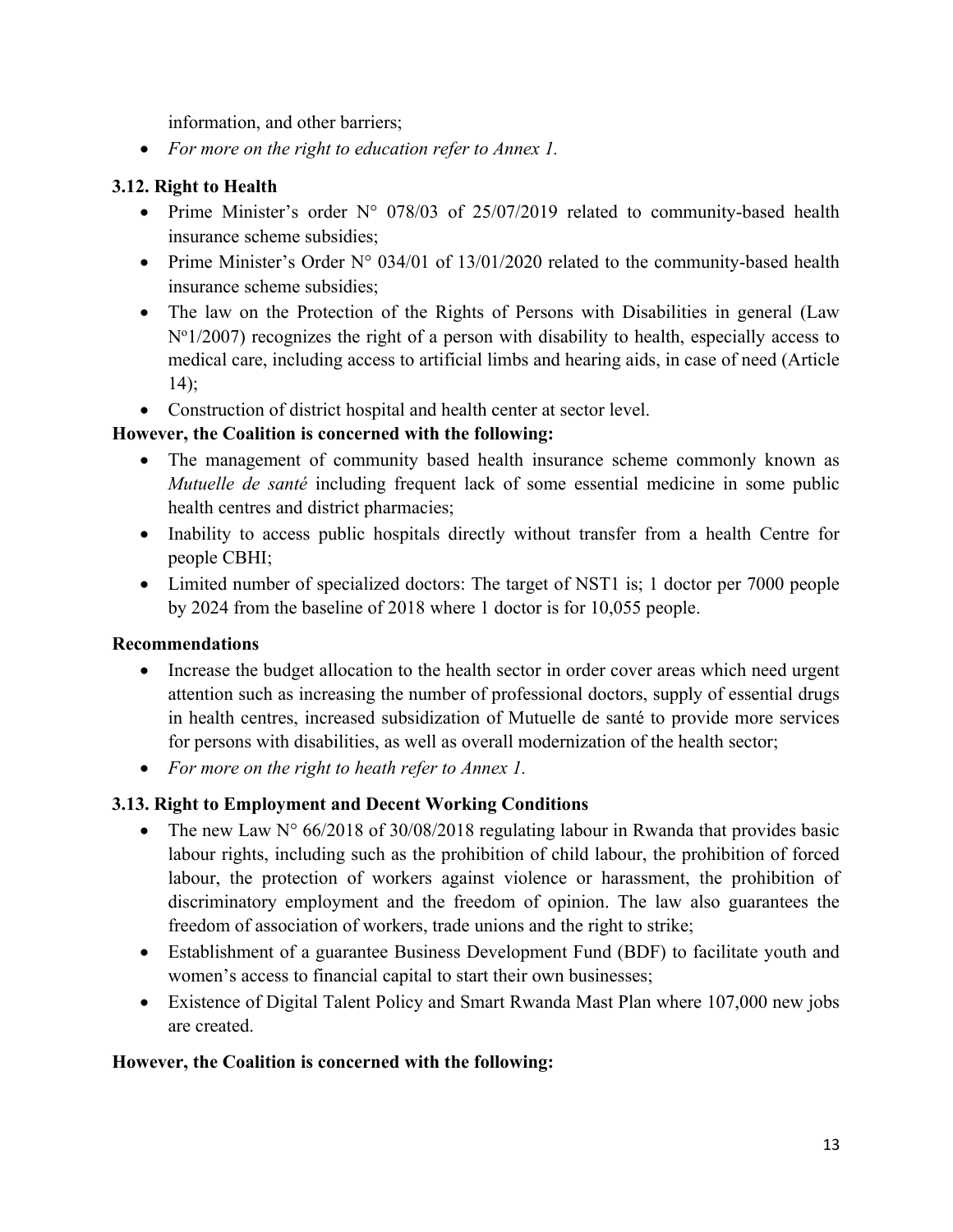- Obsolete and unrealistic Minimum wage. The existing minimum wage was established long time ago in 1975 and <sup>a</sup> new minimum wage envisaged in Article 68 of the new law of 2018 is ye<sup>t</sup> to be established;
- High unemployment rates especially among youth;
- Poor working conditions especially for persons employed by the informal sector like security guards, cleaning workers, and domestic workers;
- Systematic barriers and discrimination against persons with disabilities in the recruitment process and workplace, including the lack of reasonable accommodation, accessibility of work places, and accessible and affordable public transport.

### **Recommendations**

- Expedite the publication of the ministerial order of the new minimum wage considering the current price market;
- To adopt policies and measures necessary, including specific measures, to significantly increase the employment rate of persons with disabilities, especially women and youth, in both the formal and informal sectors;
- Take effective measures against the systematic barriers and disability-based discrimination faced by persons with disabilities in accessing to employment;
- *For more on the right to employment refer to Annex 1.*

## **3.14. Right to Adequate Standard of Living and Social Protection**

- Continued rollout of socio-protection programs such as Girinka and VUP Umurenge;
- Life expectancy for Rwanda in 2019 was 68.75 years which is a 0.46% increase compared to 68.44 years in 2018;
- VUP continues to deliver social assistance to vulnerable persons through unconditional cash transfers and cash for work.

### **However, the Coalition is concerned with the following:**

- Inclusion of all different categories of vulnerable persons especially PWDs and historically marginalized groups remain inadequate in different Social protection programs especially VUP;
- The amount of 7, 500 FRW (equivalent to 8 USD) per month paid as direct cash transfers for different social protection programs is not commensurate with the cost of living in Rwanda.

### **Recommendation:**

- Put in place measures to ensure that the integration and inclusion and welfare of marginalized people and vulnerable members such as people with disabilities, historically marginalized groups, through education, adult literacy, community health insurance, and provision of decent shelter;
- Continue to take appropriate steps and allocate sufficient resources to social protection programs;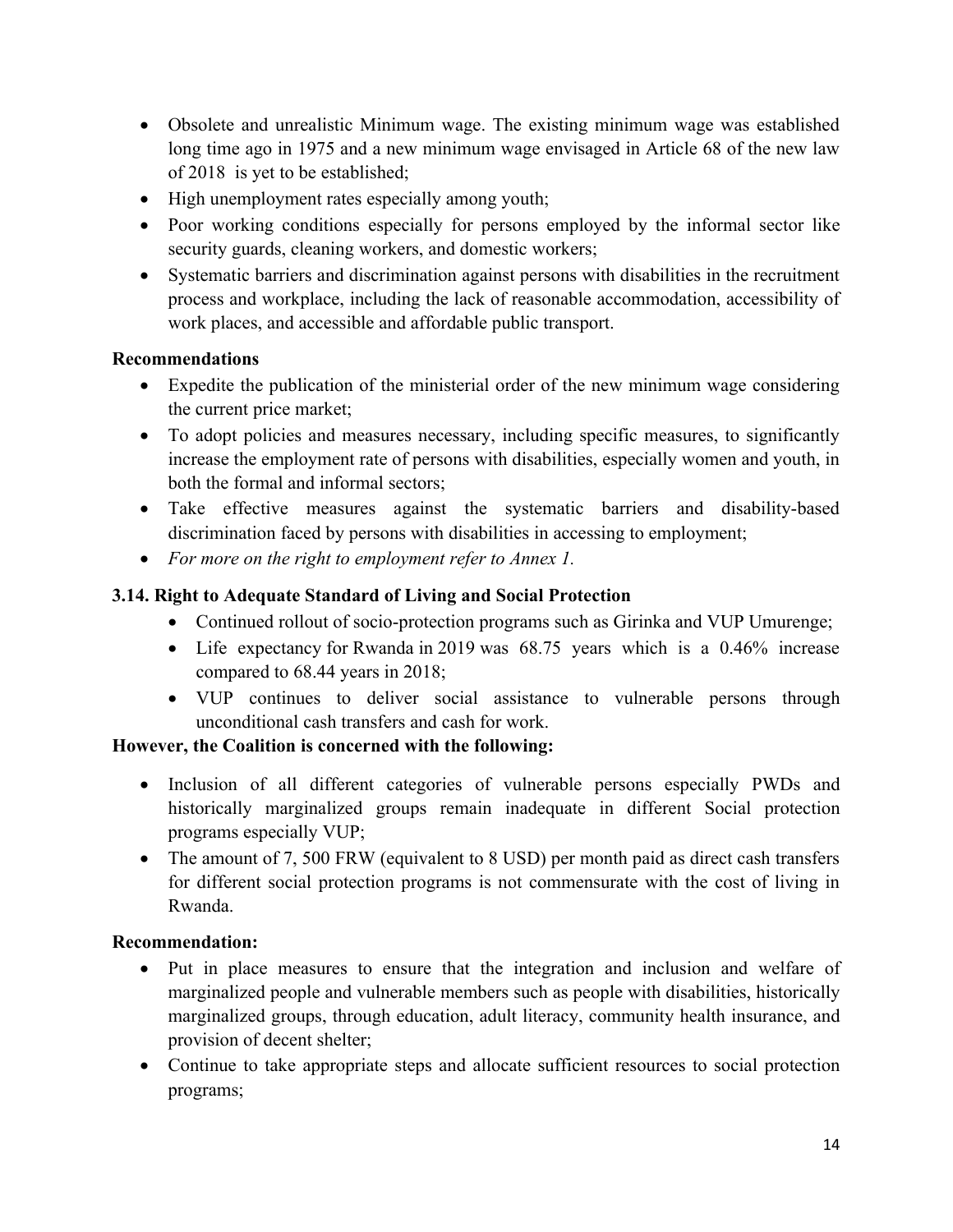*For more on the right to adequate standard of living refer to Annex 1.*

### **3.15. Right to Water and Sanitation**

- Government approved <sup>a</sup> new national water supply and sanitation policy and their related implementation strategies;
- The percentage of households having access to improved sanitation increased from 83% in 2013-14 to 86% in 2016-17 and attained 87.3% in 2018-2019.

#### **However, the coalition is concerned with the following:**

- Lack of clean water to some people especially in rural areas. Still 13% of the total population did not have access to clean water at the end of 2018;
- Depleting water resources resulting in high costs of service provision;
- Gaps in human resource capacity in areas of planning, project managemen<sup>t</sup> and operation and maintenance of water sources.

### **Recommendation**

- Increase the budget allocated to water and sanitation and wastewater treatment;
- Ensure that the cost of clean water is affordable to everyone especially for the most poor and vulnerable persons;
- *For more on the right to water and sanitation refer to Annex 1.*

### **3.16. Right to Food**

- Continued agricultural modernization with focus on land consolidation, irrigation, use of fertilizers and seeds;
- Commitment made by governmen<sup>t</sup> to Fast-track the implementation of the Early Childhood Development Program with emphasis on fighting stunting and malnutrition;
- Percentage of food secure households increased from 80% to 81.3%, which means an increase of 1.3 % from 2015 to 2018.

### **However, the Coalition is concerned with the following:**

- High malnutrition levels especially among children under-5 years of age where 36.1 % of children under the age of five are reported to be suffering from stunting;
- Inadequate funding for the Agriculture sector.

### **Recommendation:**

- Increase the budget allocated to the Agriculture sector in order to intensify and consolidate programs and initiatives aimed at uprooting hunger and malnutrition;
- At minimum, at least 10% of the national budget should be allocated to the Agriculture sector;
- *For more on the right to food refer to Annex 1.*